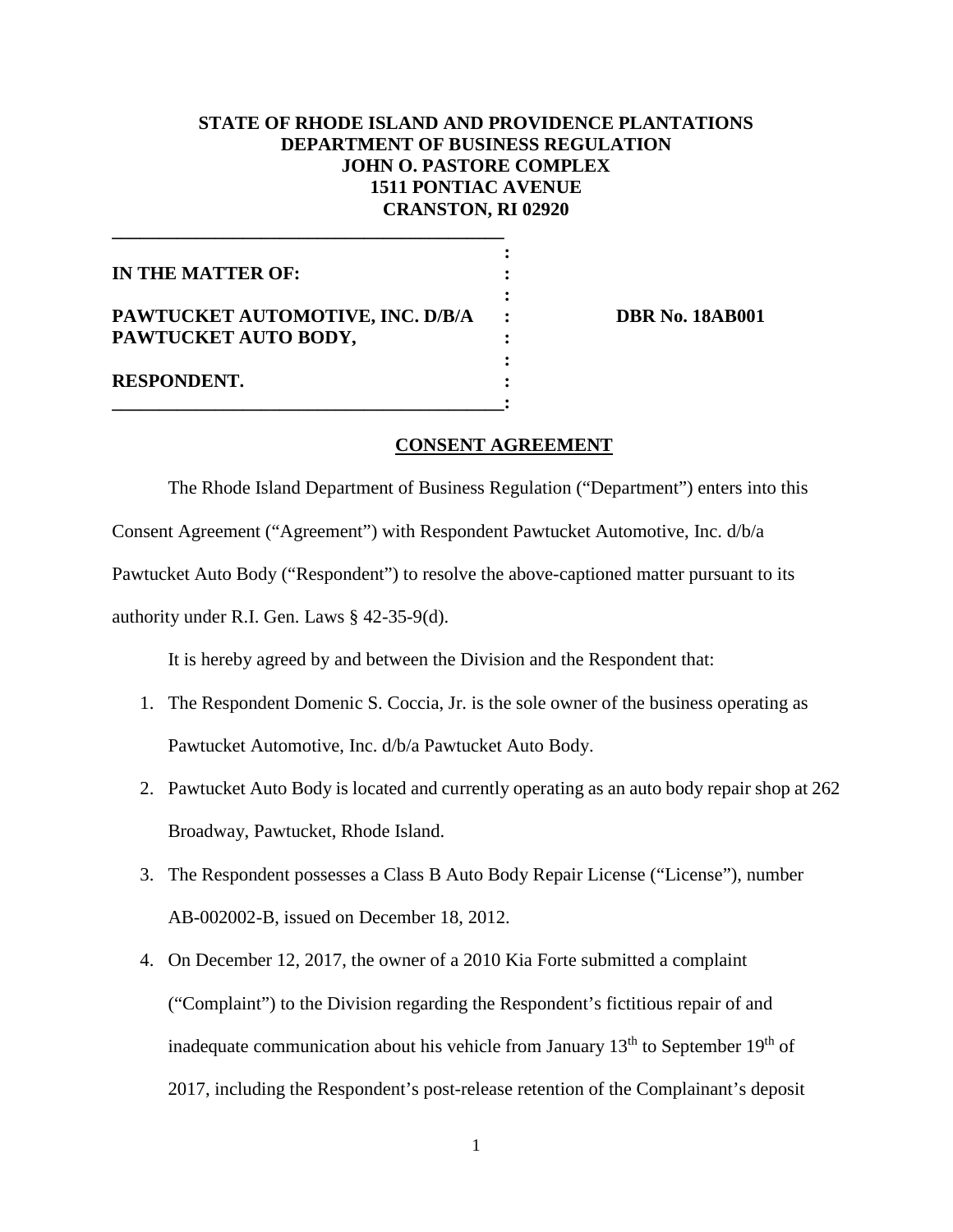monies. After receiving the Complaint and conducting its own investigation, the Department sent the Respondent a copy of the Complaint. In Respondent's April 12 and April 17 replies via telephone and in writing (respectively) the Respondent admits to requiring a one-thousand and seven hundred (\$1,700) cash deposit for Complainant's car's repairs, that the deposit was for the purchase of the car's replacement parts, and that the original parts removed for the car's initial assessment were disposed of.

- 5. On May 7, 2018 the Department issued an Order to Show Cause Why Order Should Not Issue Revoking License, Notice of Intent to Impose Administrative Penalties, Notice of hearing and Appointment of Hearing Officer.
- 6. A pre-hearing conference was held at the Department on May 28, 2018, where the Parties agreed to further research issues germane to possible resolution of the matter by way of Consent Agreement.
- 7. Other than the allegations set forth in the instant matter, Respondent has had other disciplinary history as a licensed auto body shop. Respondent's current owner was a former owner of Americar Sales and Collision Center, Inc. (until January 25, 2018 the Registered Office was the same location for each organization), which was the subject of an Order of Revocation in DBR No. 11-L-0072 on May 30, 2012. On September 26, 2012 Respondent Pawtucket Auto Body applied for a new license for the same location, its sole corporate officer being Amy R. Gianardo, its employee for auto body repair being Domenic S. Coccia, Jr., and that same application was granted with conditions memorialized in a Consent Agreement executed on December 7, 2012.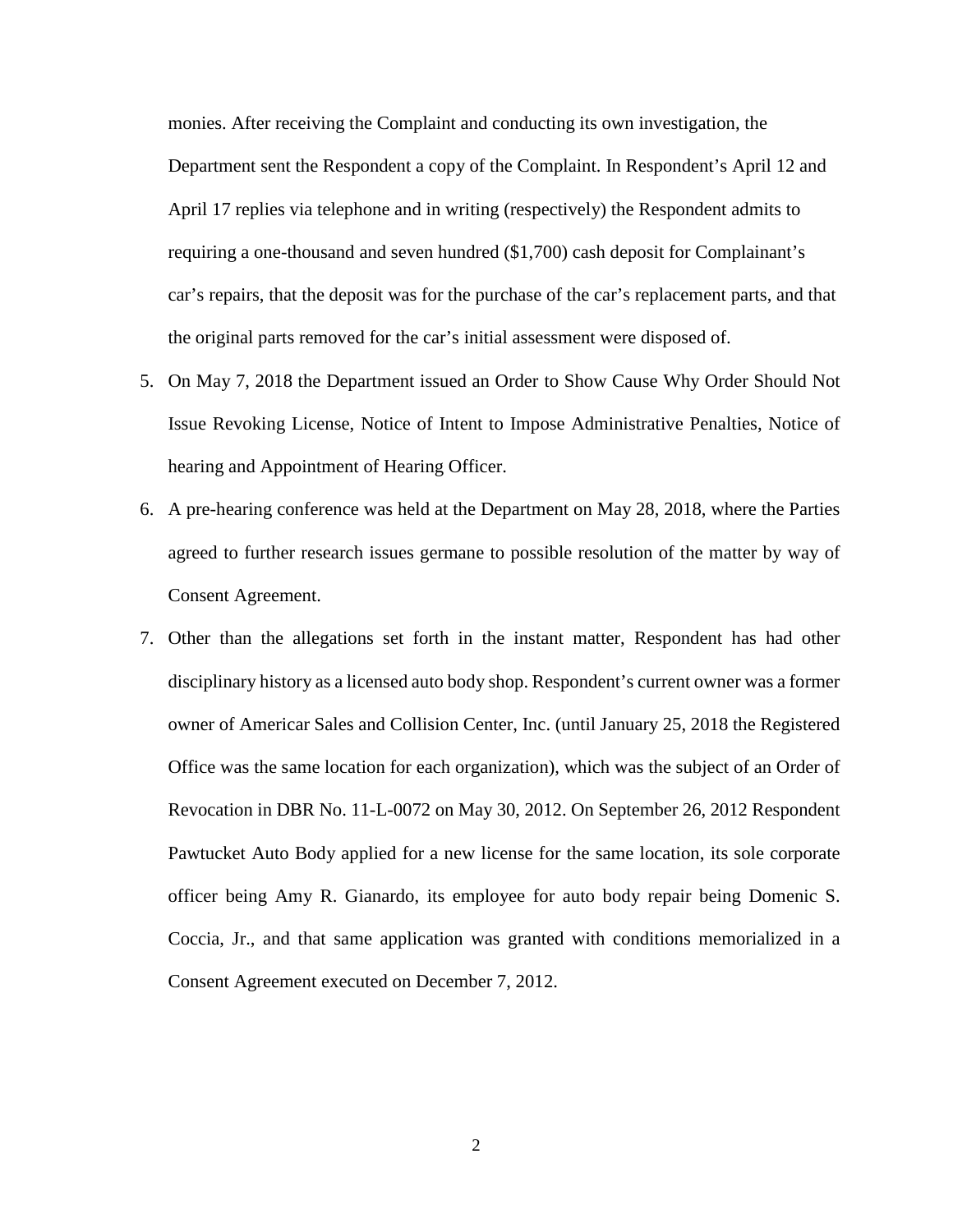- 8. It is the Department's position that Respondent's actions with regard to work performed on and representations made about the Complainant's vehicle amount to a violation of R.I. Gen. Laws § 5-38-10(4).
- 9. However, in order to resolve this matter amicably and avoid the time and costs of an administrative hearing, the Department and Respondent hereby agree to the following:
	- a. No later than the end of business on Monday, September 10, 2018, Respondent shall:
		- i. Pay restitution to the Complainant in the amount of two-thousand and nine hundred dollars (\$2,900.00). This amount represents the portion of the Complainant's deposit that was not returned to him by the Respondent, the loss of the use of the Complainant's vehicle for nine (9) months and the value of the undamaged parts belonging to the Complainant's vehicle that were removed by Respondent and never replaced.
	- b. Respondent shall report all of Respondent's auto body work transactions to the Department every month for a total period of twelve (12) months ("Reporting Period"). The monthly reports shall be submitted directly to the Assistant Director for Commercial Licensing by electronic mail and on an electronic spreadsheet on the first day of each month for the Reporting Period, or the next closest business day following the first if the first falls on a weekend or holiday, and shall provide the following minimum information:
		- i. Customer's name, address and phone number;
		- ii. Year, make and model of the vehicle being repaired and belonging to the Customer in paragraph  $\S 9(b)(i)$  of this agreement;

3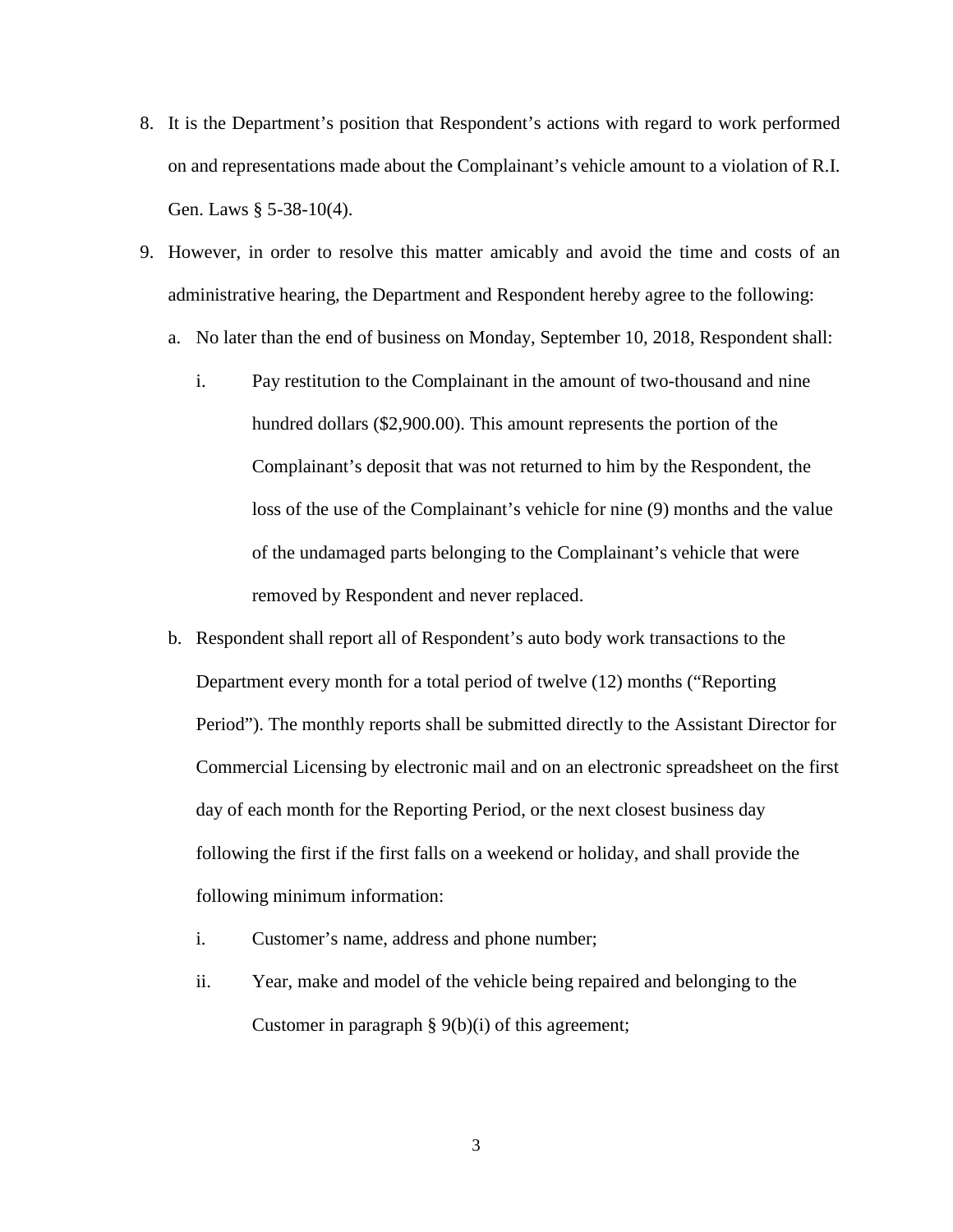- iii. The date the vehicle being repaired in  $\S 9(b)(ii)$  was received by Respondent, the date(s) any work was done on the vehicle, the date on which Respondent completed the repair work on the vehicle, and the date the Customer in § 9(b)(i) retrieved his/her vehicle from Respondent;
- iv. The Respondent's initial repair estimate for the vehicle in  $\S 9(b)(ii)$ ;
- v. The Respondent's final repair charges for the vehicle in  $\S 9(b)(ii)$ ; and
- vi. A copy of the Customer's authorization for Respondent's repair of the vehicle listed in  $\S9(b)(ii)$ .
- c. Respondent will be suspended for a period of one week (six business days) from the date of the execution of this agreement, which will include the closure of the Respondent's business on Mondays and Fridays for a period of three (3) weeks beginning October 15, 2018. The Respondent specifically further agrees that in order to verify the closure of the Respondent's business, the Department shall have the authority to enter onto the Respondent's business property at 262 Broadway, Pawtucket, RI 02860 with or without notice and with or without the Respondent's owner's presence.
- d. Respondent will pay an administrative penalty of two-thousand dollars (\$2,000.00) payable to the "General Treasurer, State of Rhode Island" by the close of business on October 15, 2018.
- 10. By agreeing to resolve this matter through the execution of this Consent Agreement, Respondent knowingly and voluntarily waives any right to an administrative hearing and waives any right to pursue an appeal to the Superior Court under the Rhode Island Administrative Procedures Act, R.I. Gen. Laws § 42-35-1 *et seq.*

4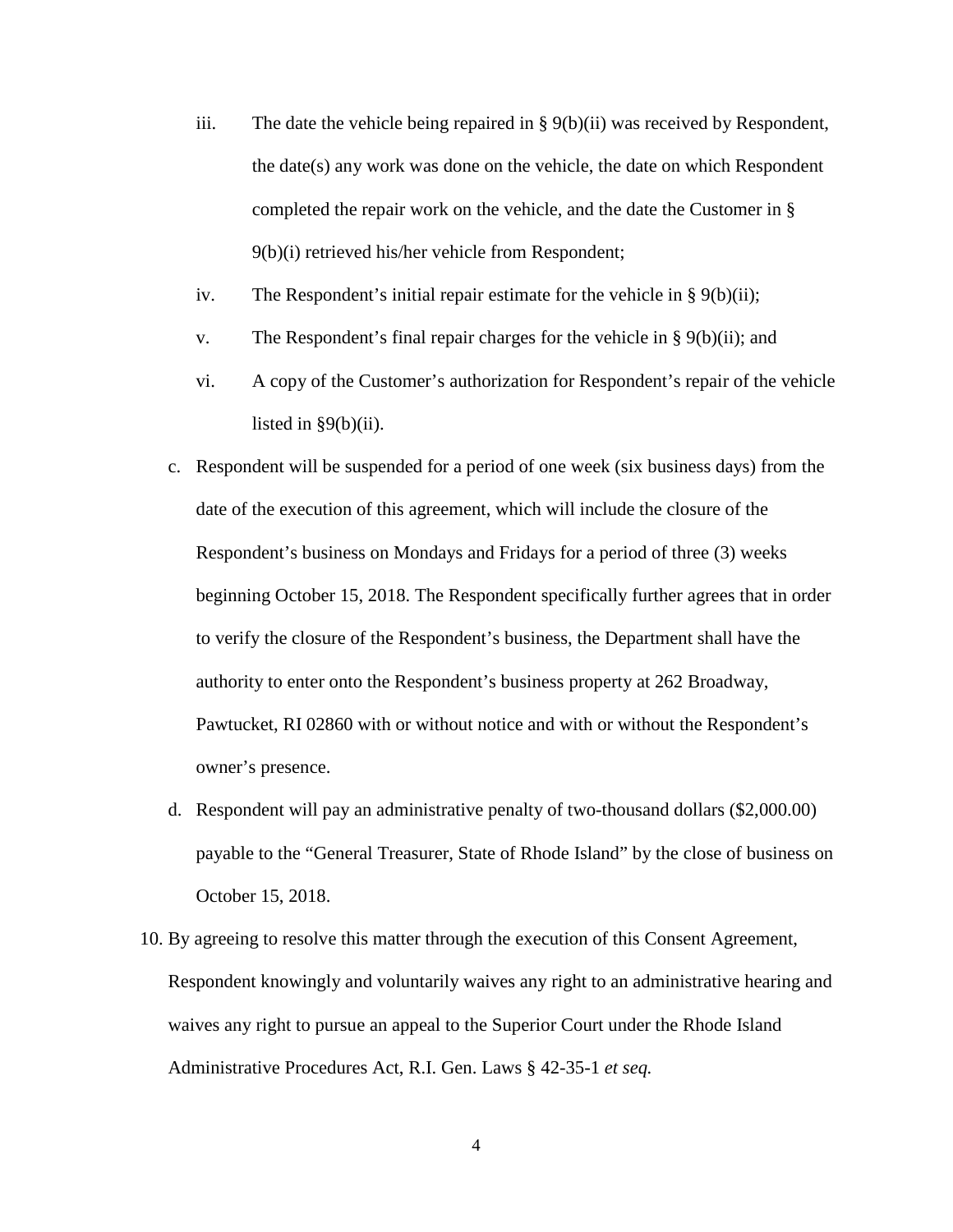- 11. If Respondent fails to comply with any term or condition of this Consent Agreement within any applicable time period set forth herein or as extended by agreement of the Parties, Respondent will be in violation hereunder and the Department shall be entitled to immediately to take enforcement or other action in accordance with applicable law.
- 12. Compliance with the terms of this Consent Agreement does not relieve Respondent of any obligation to comply with other applicable laws or regulations administered by or through the Department or any other governmental agency.
- 13. This Consent Agreement shall be deemed entered into as of the date of execution by all parties. This Consent Agreement shall be binding upon Respondent's successors.